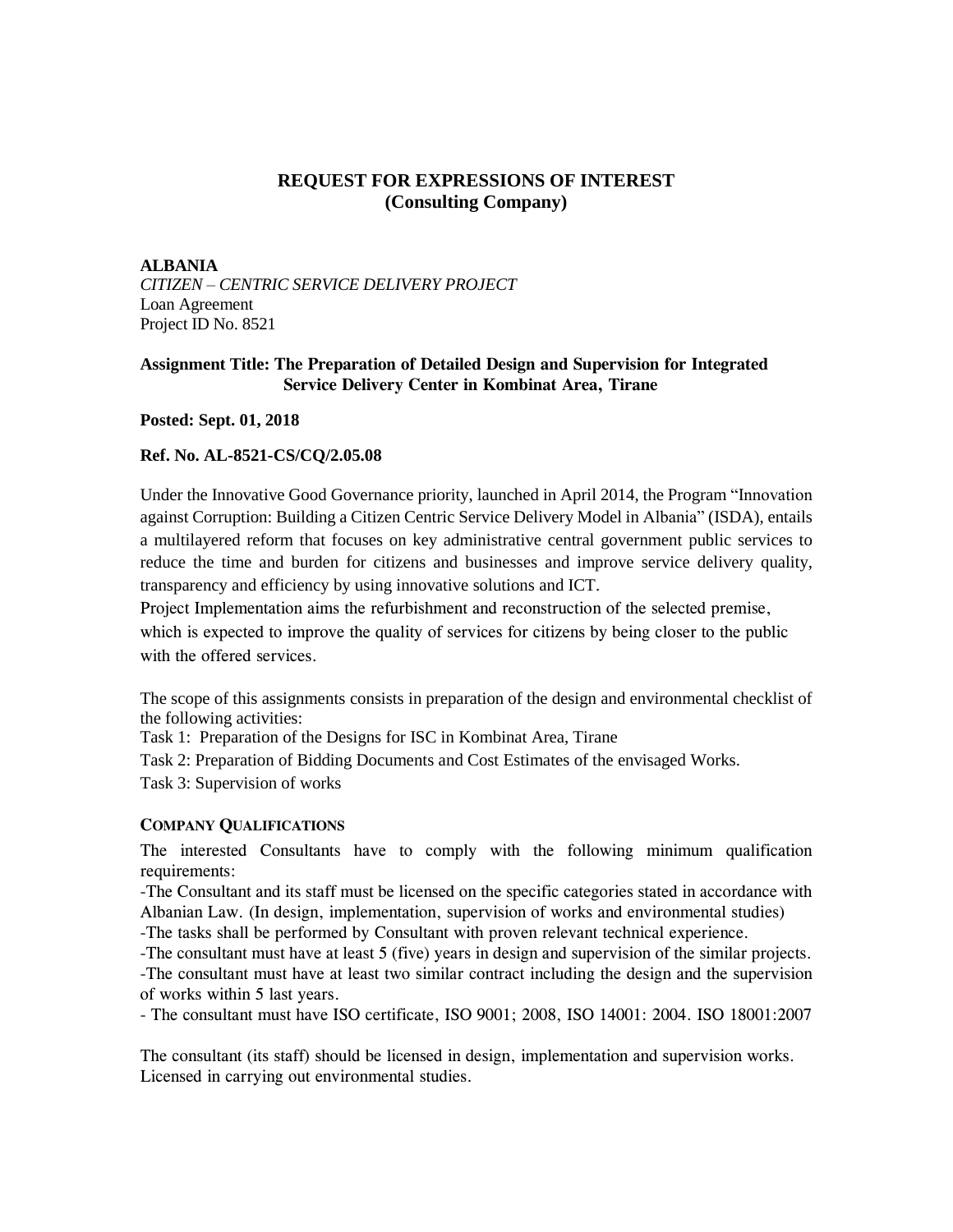## **Key personnel/staff**

## **Project Manager**

## *Senior Architect / Designer*

*Licensed architect, with more than 12 years of experience who has a design or technical focus and is responsible for significant parts of the project and worked in at least in 2 similar projects*

## *Architect / Structural Engineer*

*Licensed architect with 8–10 years of experience who shall be responsible for significant aspects of projects.*

## **Civil Engineer (s)** consultants with at least 10 years of general experience and worked in at least 2 similar projects

The civil engineer(s) shall focus on design work and on the physical aspects of the design.

### **Mechanical Engineer graduate degree in field related with mechanical installations**

At least 5 years of general experience at the position of mechanical Engineer of design and/or supervision teams

### **Electrical Engineer**

- electrical Engineer with graduate degree in field related with electrical installations
- At least 5 years of general experience at the position of electrical Engineer of design and/or supervision teams

## **Hydrotechnical Engineer**

- Hydrotechnical Engineer with graduate degree in field related with hydrotechnical installations
- At least 5 years of general experience at the position of hydrotechnical engineer of design and/or supervision teams

#### **Quantity Surveyor**

- Quantity Surveyor Engineer, or technician able to check and measure the work quantities
- At least 5 years of general experience at the position of quantity surveyor of design and/or supervision teams

## **Environmental Specialist**

- Environmental Specialist with graduate degree in environment
- Certificate from Ministry of Environment
- At least 5 years of experience in environmental issues

#### **Fire protection Specialist**

- Fire protection Specialist with graduate degree
- Certificate from Ministry of Interior Affairs in the field of fire protection
- At least 5 years of experience in fire protection issues

The Project Management Unit now invite eligible "Consultants" to indicate their interest in providing the Services. Interested Consultants should provide information demonstrating that they have the required qualifications and relevant experience to perform the Services.